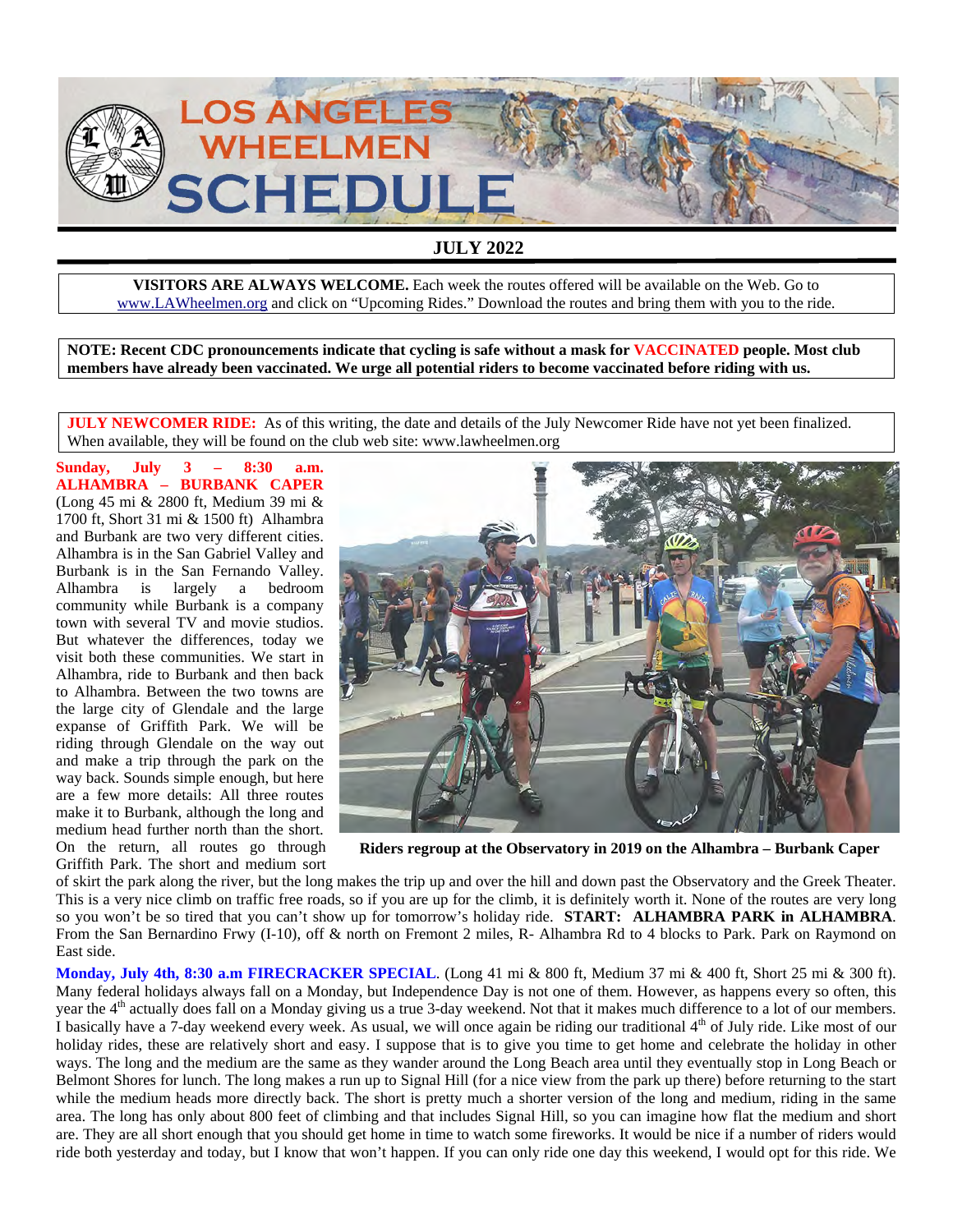generally stay together more on this one and the trip up to Signal Hill for a group photo is always fun. We also often see a few members out on this one that we don't see on other rides. **START: EL DORADO PARK in Long Beach**. From San Diego Frwy (405), off & North/East on Studebaker 1 mi. to Park. Park in Library lot on right just before Spring St.



**Annual group shot on top of Signal Hill – July 4, 2017** 

**Thursday, July 7 – 8:30 a.m. TRIPLE DIPPER SOUTH BAY RIDE** Meet on the bridge at end of the Ballona Creek Trail in Marina Del Rey. Riders usually go south to Palos Verdes on the bike path and then do some riding on the Peninsula. There are optional climbs including the 3 "dips" which give the ride its name. The group usually stops for a break at the Golden Cove shopping area. Occasionally the group will decide to vary the route and explore specific sites elsewhere in the city. A typical day is 40 - 50 miles but often individual riders either cut the day short or add extra miles as desired. Contact **Nancy Domjanovich** nancydomx@icloud.com for details.

**Sunday, July 10 – 8:00 a.m. POKING AROUND PALOS VERDES**. (century 94 mi & 4100 ft, metric century 62 mi & 1900 ft) **NOTE THE EARLIER START TIME.** This is our monthly century and metric century for July. We are getting into the heart of summer, so we have picked a century that stays near the coast. Although we ride in Palos Verdes a lot, I believe when **Gary Murphy** put these routes together, he tried to take us a few places (and a few hills) we don't normally ride. Both centuries start in West LA and head down to Palos Verdes. There are a few short but sweet hills on the way down but probably not much more than 0.1 mile in length. The metric century makes a small loop on the peninsula and heads back. The full century makes an entire circle of the peninsula getting all the way down to San Pedro before heading back. It adds some climbing down in San Pedro, but you do get a very nice view of the port. The full century also does some extra looping around on the peninsula to get in the required miles. It all makes for an interesting day and you'll see some streets you probably haven't ridden before. There are no major climbs on these routes. In fact, although we spend a lot of time in Palos Verdes, we never ride to the top of the peninsula. However, there are a lot of short hills and some of them are rather steep. But the good thing about that is just about the time you start to get overheated, you reach the top and you can cool off on a downhill. More good news about these routes -- if it's really hot, the whole ride is right in our back yard and if it proves to be too much for you, it's always easy to cut the route short and jump on the bike path for an easy trip back to the start. How can you pass up a



**View of the harbor on Poking Around PV**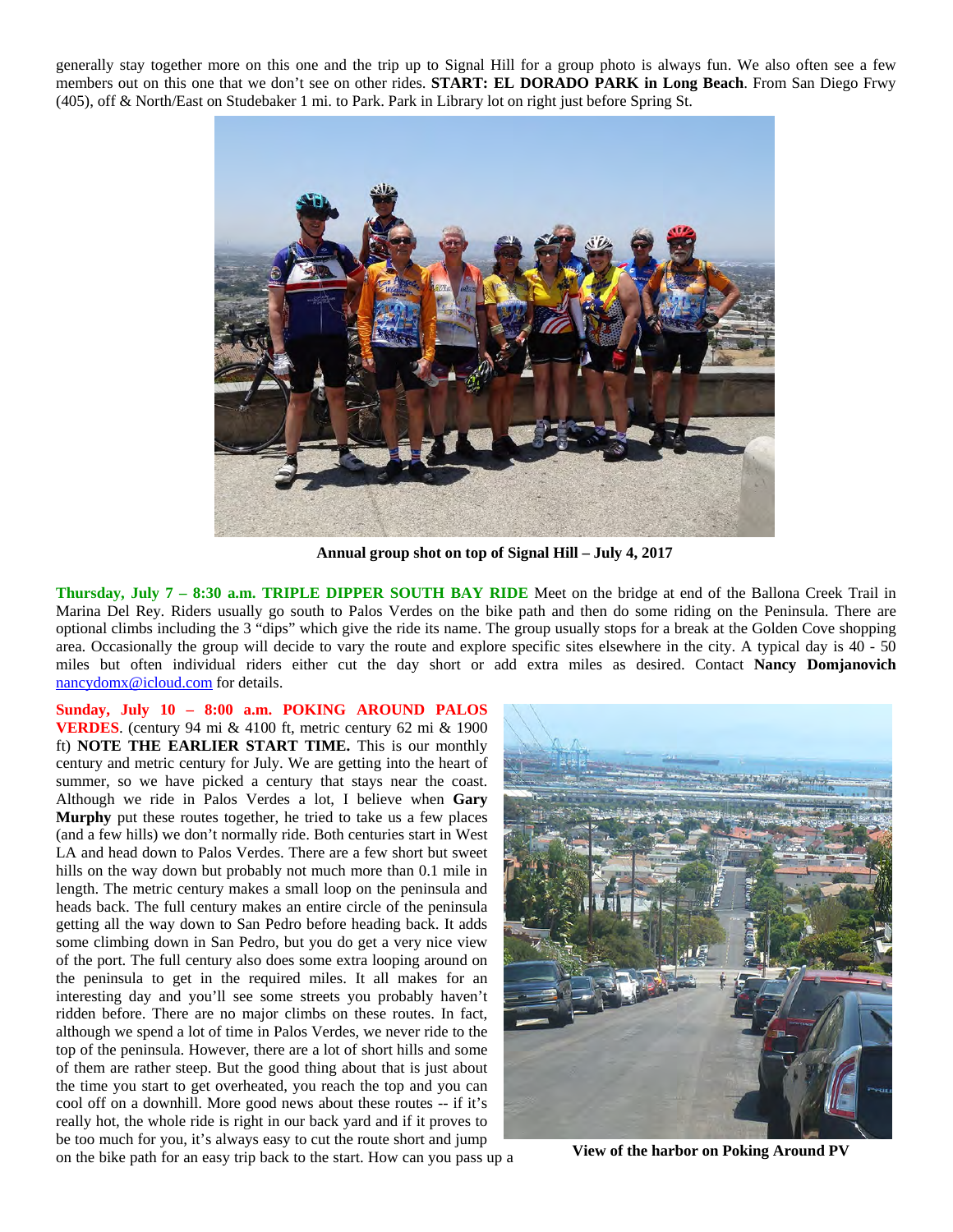deal like that? **START: WESTWOOD PARK at Sepulveda & Ohio.** From San Diego Frwy (405), off and east on Santa Monica Blvd, Left on Sepulveda and L on Ohio and R into Park.

## **Thursday, July 14 – 8:30 a.m. TRIPLE DIPPER SOUTH BAY RIDE See July 7th for details.**

**Sunday, July17- 8:30 a.m. LONG BEACH RIDES** (Long 64 mi & 1200 ft, Medium 45 mi. & 500 feet, Short 31 mi. & 500 ft) With about 3 to 4 miles of beach, Long Beach probably does have the longest beach of any Los Angeles County city. However, Huntington Beach in Orange County has several more miles of beach and if you search for the longest beaches in the United States, neither of those come close to making the top 10 list. Although one web site noted that there is some debate as to what constitutes a single "beach," here is one top ten list: 1. Cape Hatteras, NC (70.4 mi), 2. Padre Island, TX (70 mi), 3. Myrtle Beach, SC (60 mi), 4. Virginia Beach, VA (35 mi), 5. Fire Island, NY (32 mi), 6. Long Beach, WA (28 mi), 7. Cumberland Island, GA (28 mi), 8. Biloxi Beach, MS (26 mi), 9. Canaveral National Seashore, FL (23 mi), 10. Flagler Beach, FL (19 mi) Maybe Long Beach should change its name. Well, all that is neither here nor there with respect to today's routes because they don't actually get to the beach in Long Beach. They do spend a lot of time in the city, however. The long and the medium routes start with a loop inland, while it is still cool, and then return to Long Beach to loop around the area the rest of the day and to stop for lunch. Other than that, it is difficult to make a detailed description of today's routes because they loop around so much. Each makes a different tour of the Long Beach area including Belmont Shores, Naples and Seal Beach. These are among the flattest routes we have in the club library with only the long doing any significant climbing and even it never gets much over 200 feet above sea level. Although the routes don't spend much time with each other, they do come together for lunch, if the riders can manage to get there at the same time. Flat and close to the coast – these should be the perfect routes for mid-July, so why not join us. **START: EL DORADO PARK** in Long Beach. From San Diego Frwy (405), off & North/East on Studebaker 1 mi. to Park. Park in Library lot on right just before Spring St.

## **Thursday, July 21 – 8:30 a.m. TRIPLE DIPPER SOUTH BAY RIDE See July 7th for details.**

**Thursday, July 21 – 7:00 p.m. MONTHLY MEMBERS MEETING.** Another month and again we are still meeting on Zoom. Maybe at this meeting we should discuss going back to in-person meetings. There probably won't be much else to discuss. With the Grand Tour over, we can expect a summary of the event but beyond that, I don't have any idea what might be on the agenda. The Grand Tour Lite hasn't been held in a couple of years, so maybe we will discuss that. Of course, there will be the usual swapping of stories and gossip. Reason enough to join us. We hope to see you there. If you would like to join the meeting, contact **Mel Cutler** at cutlerme@earthlink.net for the necessary information

**Sunday, July 24 – 8:30 a.m. OFF TO THE RACES** (Long 69 mi & 2800 ft, Medium 57 mi & 1800 ft, Short 35 mi & 800 ft) The Manhattan Beach Grand Prix is one of the oldest one-day bike races in the United States, but, like many annual events, it has not been held for the last two years due to Covid. But like many events, it is back this year. For almost as long as the Manhattan Grand Prix has been held, we have had a ride which takes riders down to the races to watch for a while. It's a circuit race and there are actually a number of different races during the day, so all you have to do is find a place along the course and wait a few minutes and the racers will probably come by. With respect to our routes, we have the usual three choices. The short route is just a ride from the "Corner" down to Manhattan Beach and back with a rest in the middle as you watch some racing. For those wanting a little more, there are the long and medium routes which add a trip into Palos Verdes before getting to the races. The long makes a complete loop around the peninsula including a trip up the switchbacks on the southern side The medium only goes to Golden Cove on the west side of the peninsula, where it stops for lunch, and then it returns. Both



**Racing in 2019 on "Off To The Races"** 

the long and medium stop in Manhattan Beach to take in the races on their return. Racing goes on all day, so even if you ride the long, you should be able to see some racing. It's been 3 years since we have been able to see any racing in person, so why not come on out. **START: THE "CORNER"**, Olympic Blvd, 1 block west of La Cienega in Beverly Hills. From the Santa Monica Frwy (10), off & north La Cienega 12 miles, L - Olympic 1 block to R- Le Doux.

## **Thursday, July 28 – 8:30 a.m. TRIPLE DIPPER SOUTH BAY RIDE See July 7th for details.**

**Sunday, July 31 - 8:30 a.m. ORANGE COAST TOUR.** (Long 63 mi & 1200 ft, Medium 44 mi & 800 ft, Short 32 mi & 800 ft) For a few years I have been scheduling our rides primarily based on how long it had been since we last rode a particular set of routes.